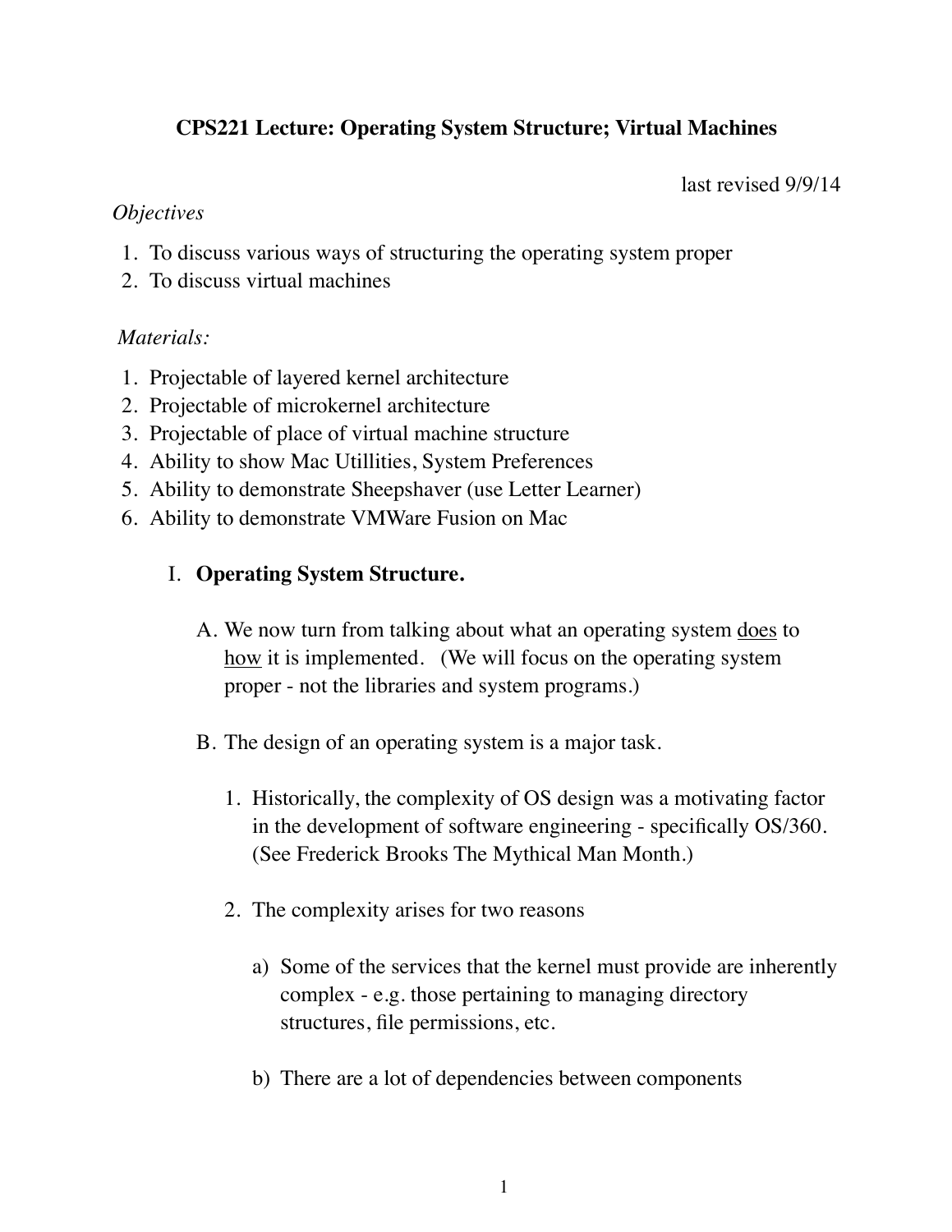- C. There are several key principles that are important in operating system design.
	- 1. The distinction between MECHANISMS and POLICIES.
		- a) A policy is a specification as to what is to be done.
			- (1)Example: round-robin is a scheduling policy we discussed when we looked at timesharing systems.
			- (2)Example: large multiuser systems may specify the hours of the day when certain users can log in to the system, as a security policy.
		- b) A mechanism is a facility that actually implements a policy. Mechanisms may support multiple policies, allowing different policies to be chosen in different situations.

Example: show options in Security and File Sharing panes of System Preferences.

- 2. Portability.
	- a) Since an operating system represents a major software development effort, it is desirable to make it easy to port it to different hardware platform.
	- b) The need for portability arises when hardware evolves

e.g. Windows was first developed for the Intel 80386 platform, which has since evolved into 32 bit Pentium and now 64-bit platforms. Since no one makes 80386 based systems anymore, Microsoft would be out of business if they did not port Windows to these new versions of the Intel CPU architecture!

c) Being able to port an OS to a different platform is also desirable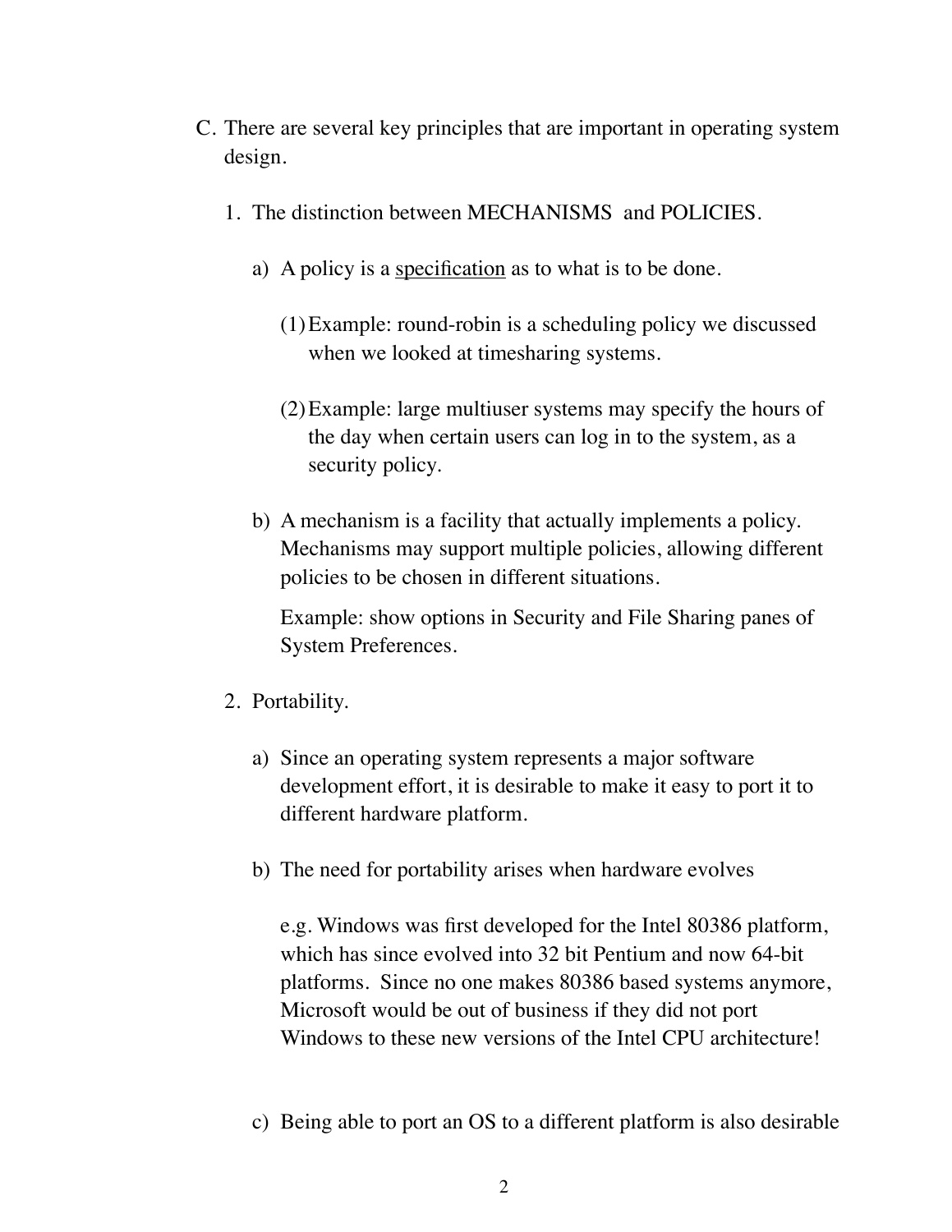- (1) e.g. Linux runs on a number of different platforms.
- (2) e.g. MacOSX was first developed on the Motorola 68000 platform. When Apple decided to move to the IA32 and later IA64 platforms, OS X was ported, rather than being rewritten from scratch.
- d) Portability is enhanced by confining the platform-specific portions of the code to a small part of the overall code, rather than spreading it out everywhere.
- 3. Extensibility is also important e.g. PC operating systems have had to be extended in recent years to support 64 bit and multicore CPUs.

## II. **Structuring the Core of an Operating System**

- A. Broadly speaking, there are four ways to approach the structuring the core of an operating system.
- B. Monolithic structure all the functionality resides in a single large module.
	- 1. This is the way operating systems were first structured, but is very problematic from the standpoint of code correctness, since a code error anywhere can result in a system crash.
	- 2. Monolithic operating systems were also hard to port or extend, because code that needs to be changed tends to be scattered throughout the system, rather than being localized in one place.
	- 3. Modern operating systems for full-blown computers are not structured this way - though a simple real time system may be.
- C. Layered structure.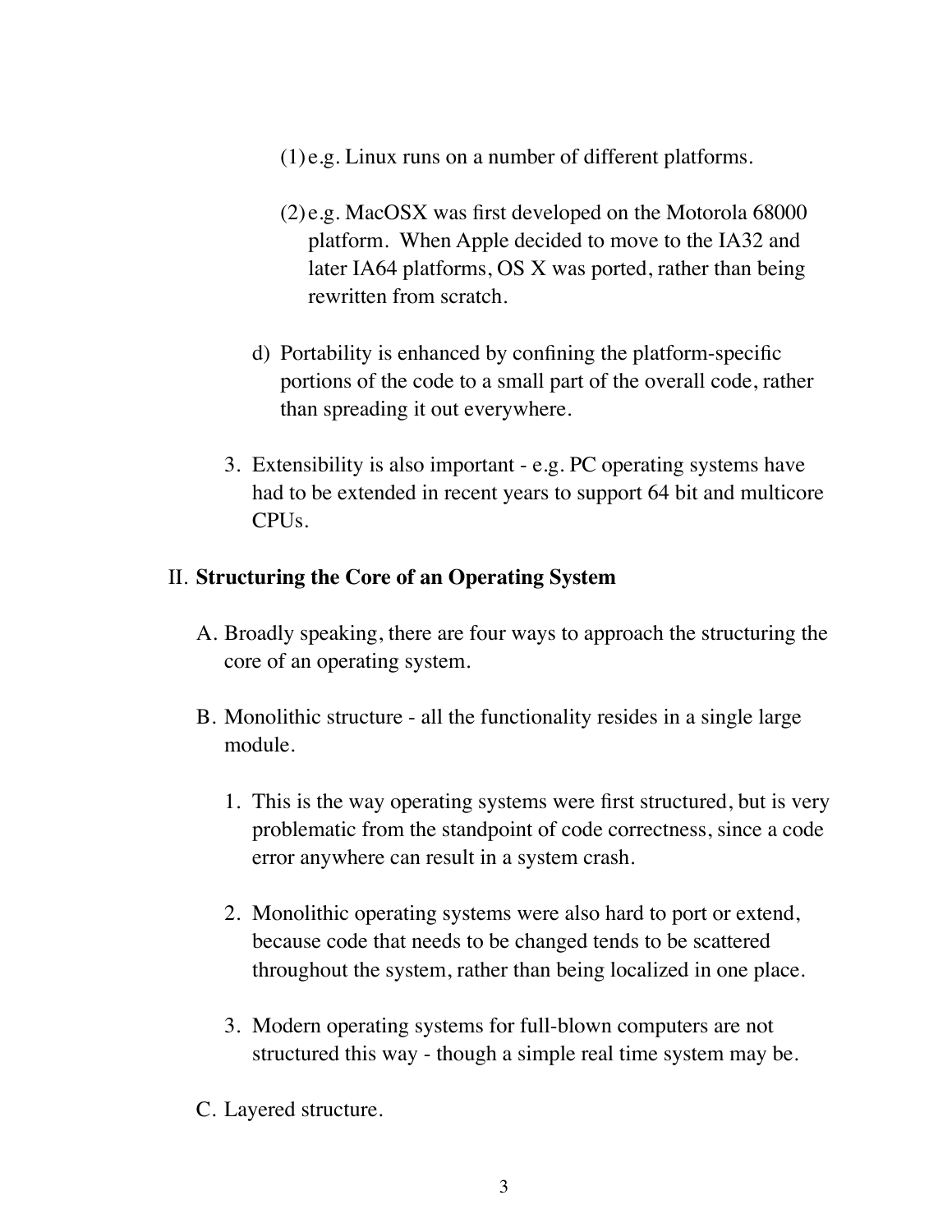1. A layered system consists of a series of layers, each of which depends only on the correct operation of the layer immediately beneath it. The lowest layer represents the hardware interface, and the highest layer the application interface. The operating system structure might end up looking like this:

PROJECT



- 2. A key problem in a layered system is deciding on the ordering of the layers. (This is critical because of the requirement that each layer can ultimately only use services provided by layers below it so the ordering cannot have any cycles.)
- 3. In a strictly-layered structure, efficiency can also become a problem because when a higher-level layer requires a lower-level operation the request must work its way down layer by layer.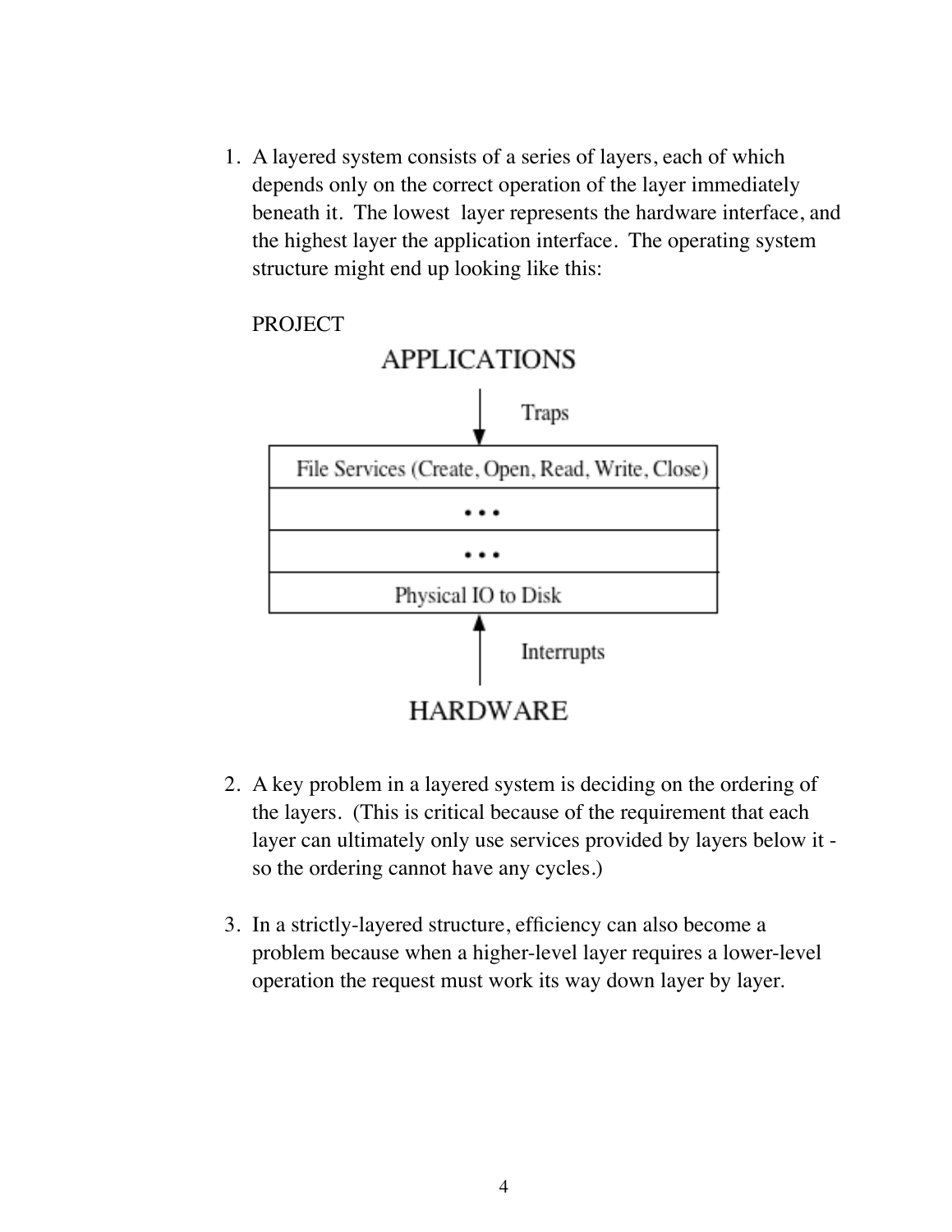### D. Kernel Based Structures

- 1. In a kernel-based structure, the operating system proper consists of a kernel (which runs in kernel mode) and non-kernel portions (which run in user mode.)
- 2. For the sake of portability, platform-specific portions of the code are confined to the kernel.
- 3. Many architecture-independent operating system services are provided by code that runs in user mode.
- 4. Of course, deciding what belongs in the kernel is challenging.
	- a) Operating system code that is not part of the kernel runs in user mode. Therefore, if it needs any kernel-mode operation done, it must invoke a system call, which has significant overhead.
	- b) But minimizing the size of the kernel is important for the sake of correctness and security..
		- (1)With good protection mechanisms in place, erroneous user code can only mess up its own process, since it cannot access memory belonging to the kernel or to other processes.
		- (2)But erroneous kernel code can damage memory belonging to other processes and/or cause the whole system to crash.

Example: Years ago, one our senior projects involved some modifications to the terminal driver software in the kernel of a Unix system we were using. Due to an error in the project code, any time a user typed a line with more than 127 characters in it, the system crashed!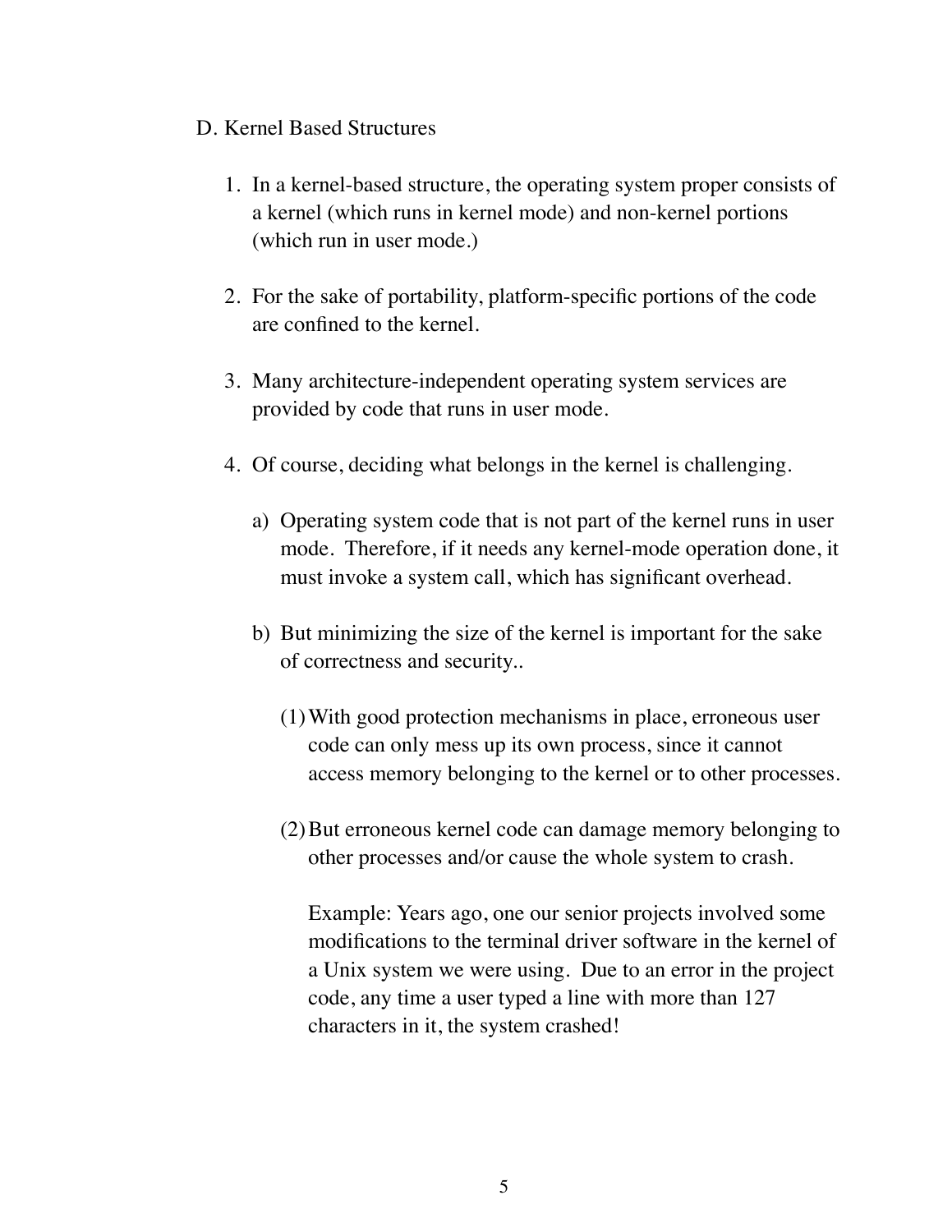## E. Modular kernel

- 1. This is a variant of the kernel-based structure, so the issues discussed above still apply.
- 2. The kernel consists of a collection of independent modules, which are dynamically loaded as they are needed. When a modification must be made to the operating system, the appropriate module is changed and then is loaded the next time the system is booted.
- 3. The operation of the resultant structure resembles a kernel-based structure, but this structure is much simpler to modify since modules can be changed independently.
- 4. Linux distributions are typically structured this way.
- F. Micro-kernel architecture. In this approach, the kernel is made as small as possible - typically only including process management, basic memory management, IO interrupt handling, and some form of inter-process communication. All other functions are provided by code that runs in user mode in special processes - e.g. a process than manages the file system.

PROJECT diagram on next page

- 1. Most operating system functions are requested by means of a message from a user process to an appropriate system process, rather than being directly requested from the kernel. (Of course, this requires the use of interprocess communication facilities provided by the kernel.)
- 2. By minimizing the size of the kernel, this reduces risks arising from incorrect code, as well as security dangers.
- 3. This structure can be less efficient than the others due to the amount of overhead involved in using messages to other processes for requesting most system services.
- 4. MacOSX is structured this way using a kernel called Darwin (which is actually open source). The Mac specific "look and feel"things reside in user-mode code that is not open source, of course. 5.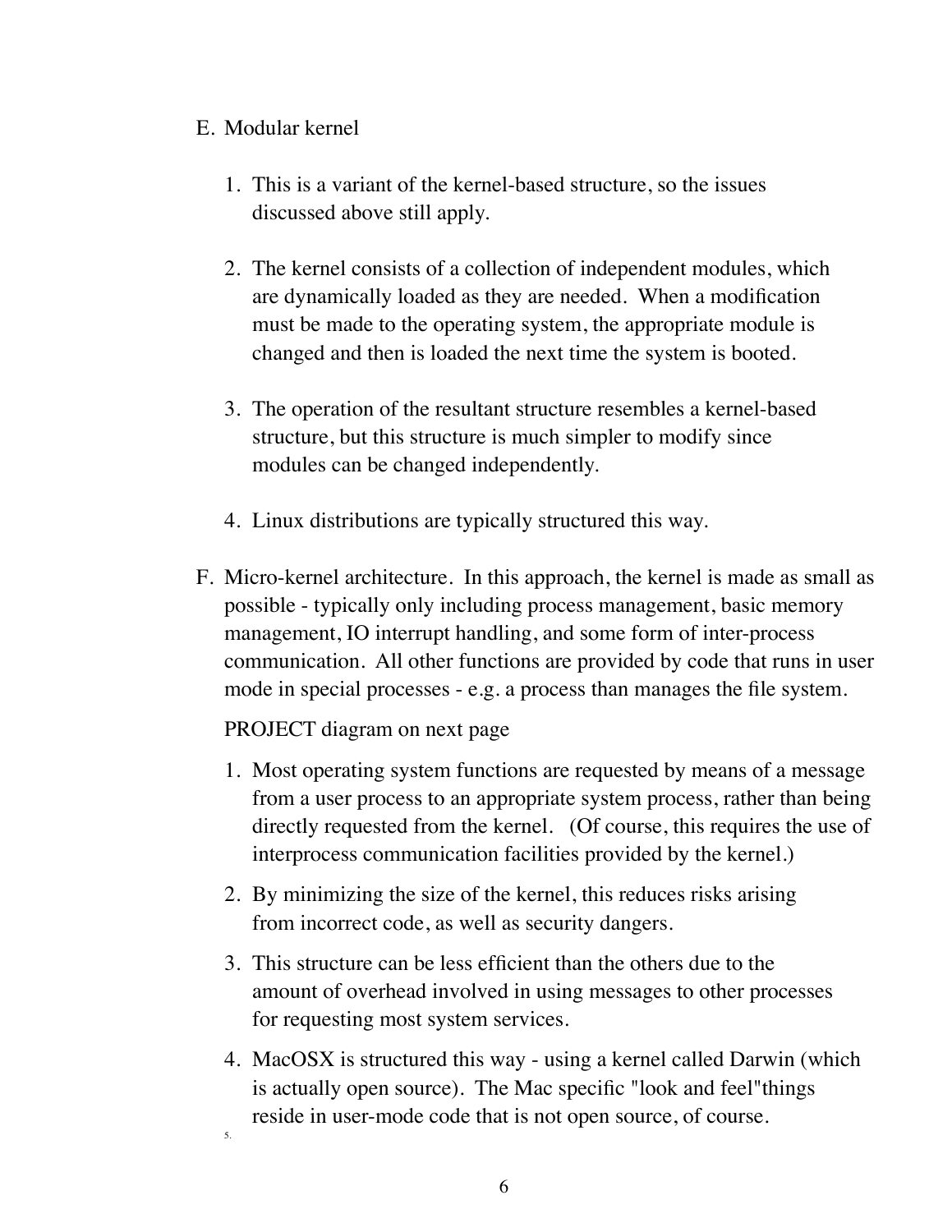

# III.**A concept that has appeared repeatedly in the history of operating systems: the notion of a virtual machine.**

- A. The virtual machine idea first appeared in 1972 in an IBM operating system known as VM running on mainframe computers.
	- 1. Ordinarily, in such an environment, the individual user was quite conscious of sharing a particular machine with a number of other users. For example, the user would have to specifically request certain system resources when they were needed.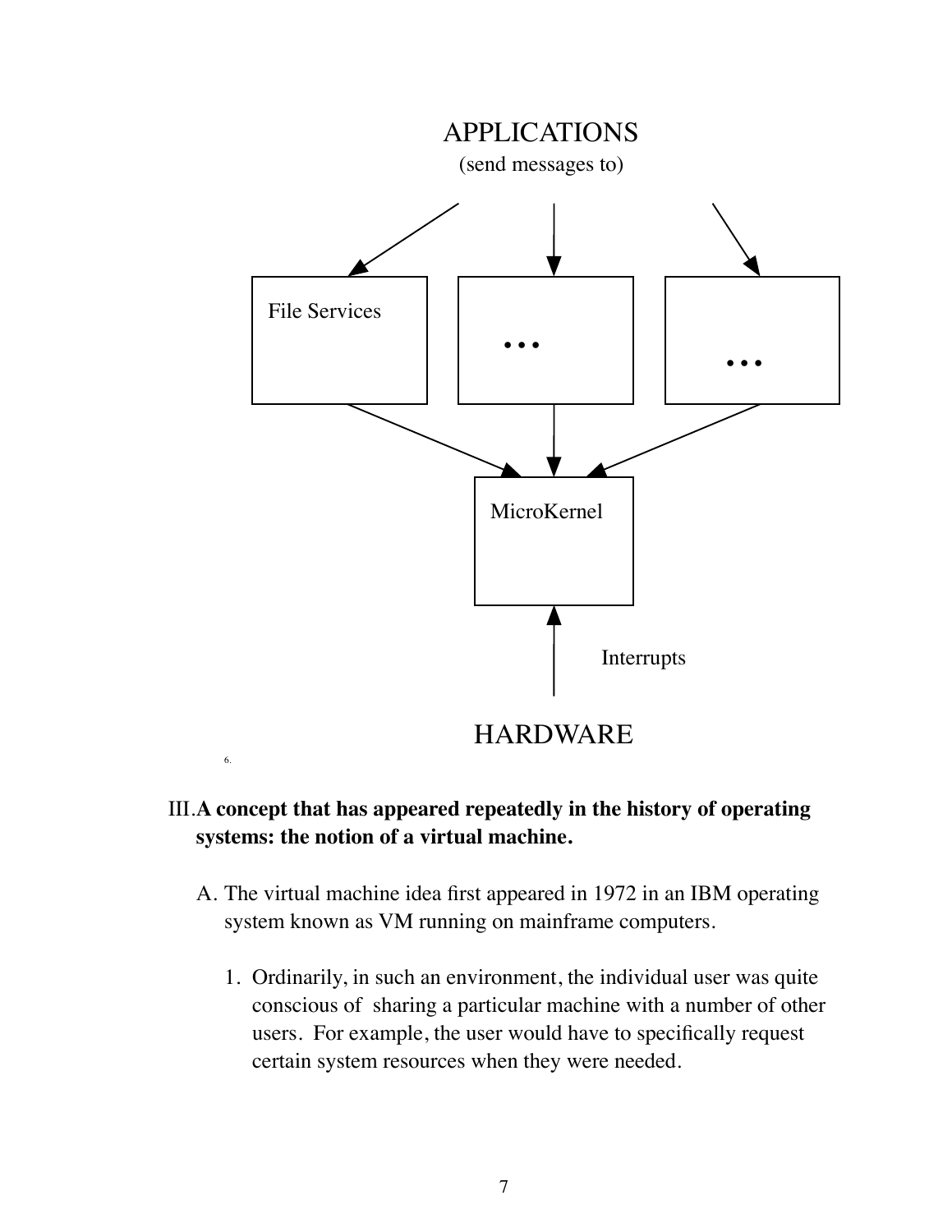2. In VM, a high-level layer was provided that altered the users view of the underlying system. This layer made the underlying machine and software layers APPEAR to be a one-user system running a one-user operating system, whose commands and system-services might be different from those of the underlying OS - though the resultant virtual machine still appeared to have the same HARDWARE instruction set. That is, the virtual machine looked like a small member of the same family as the actual processor in use, but having its own dedicated resources such as a printer.

### **PROJECT**

Apparent Situation Real Situation



- B. This same idea has shown up in numerous places over the years, because it provides
	- 1. A simpler and/or more flexible interface for the user. (If a given user must use several different machines, it is nice if they can be all made to appear the same.)
	- 2. Greater portability of software. Software written for one OS can be run under another OS if the first OS can be run in a virtual machine on the other system.

Example: Until recently, Macintosh OSX provided a facility known as :"Classic" which could run applications written for a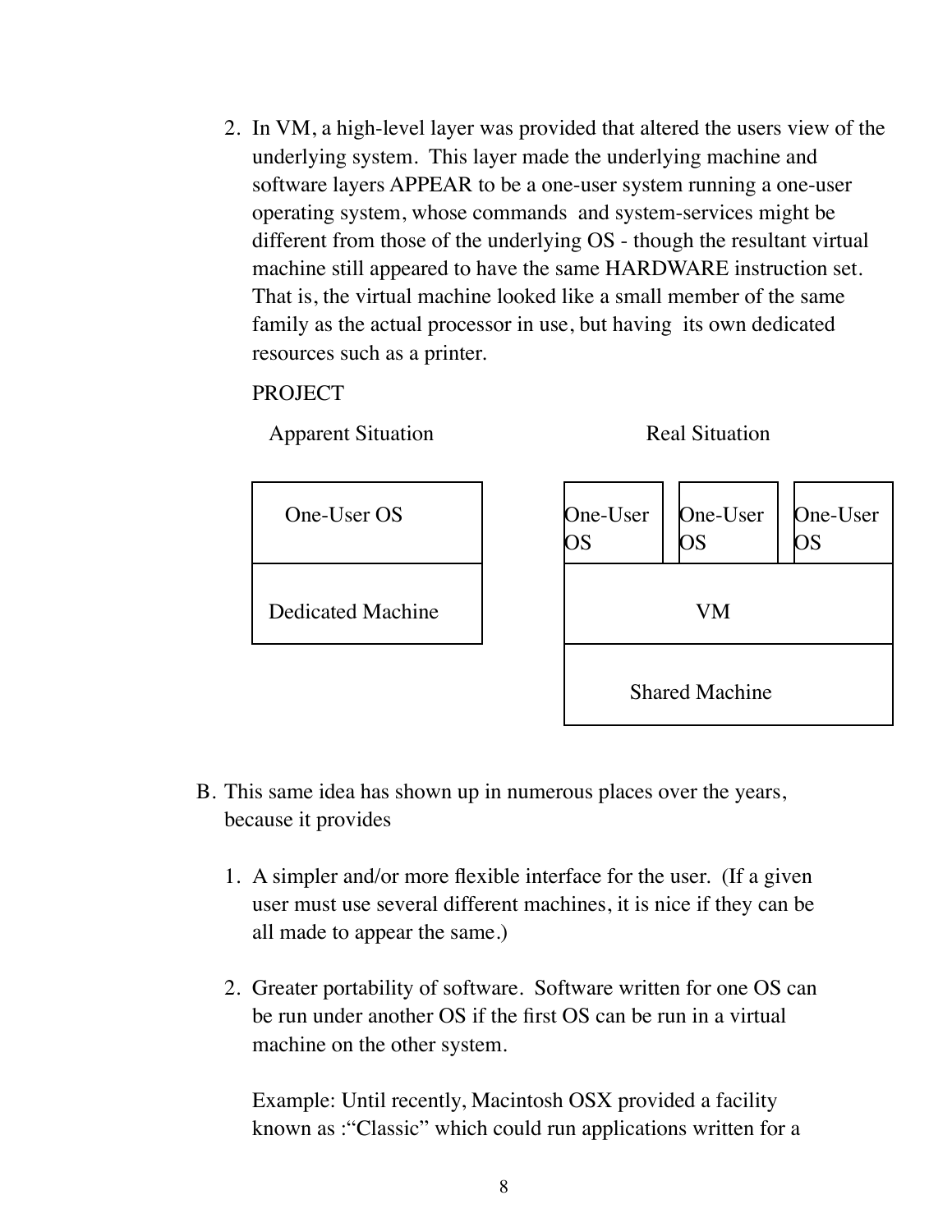prior version of Mac OS in an OS X process that ran a copy of OS 9 in a virtual machine.

The latest releases of OS X no longer support this - and it has never been supported on Intel-based platforms, though there is an open source product known as Sheepshaver that allows essentially the same thing to be done.

Demo: Start up Sheepshaver, run Letter Learner.

- 3. One interesting use of this concept is in the development of new operating systems or operating system versions. A prototype system may be run as a virtual machine on an existing system, allowing the regular use of that system to continue while the new OS is being debugged.
- C. The most familiar implementation of this concept at this point in time is in products such as VMWare and VirtualBox.
	- 1. Systems like this are available for Linux, Windows, and Mac OSX, and runs on top of the appropriate operating system, referred to as the "Host" OS; and there are also stand-alone versions that run directly on the hardware.
	- 2. Systems like this can run one or more "Guest" OS's.
		- a) The Guest OS runs in user mode in a host OS process.
		- b) When the guest OS executes a privileged instruction, VMWare intercepts the illegal operation trap and simulates it using the facilities of the host OS.
		- c) The result is that the guest OS behaves as if it were running on its own hardware, but actually runs on simulated hardware provided by the virtual machine software.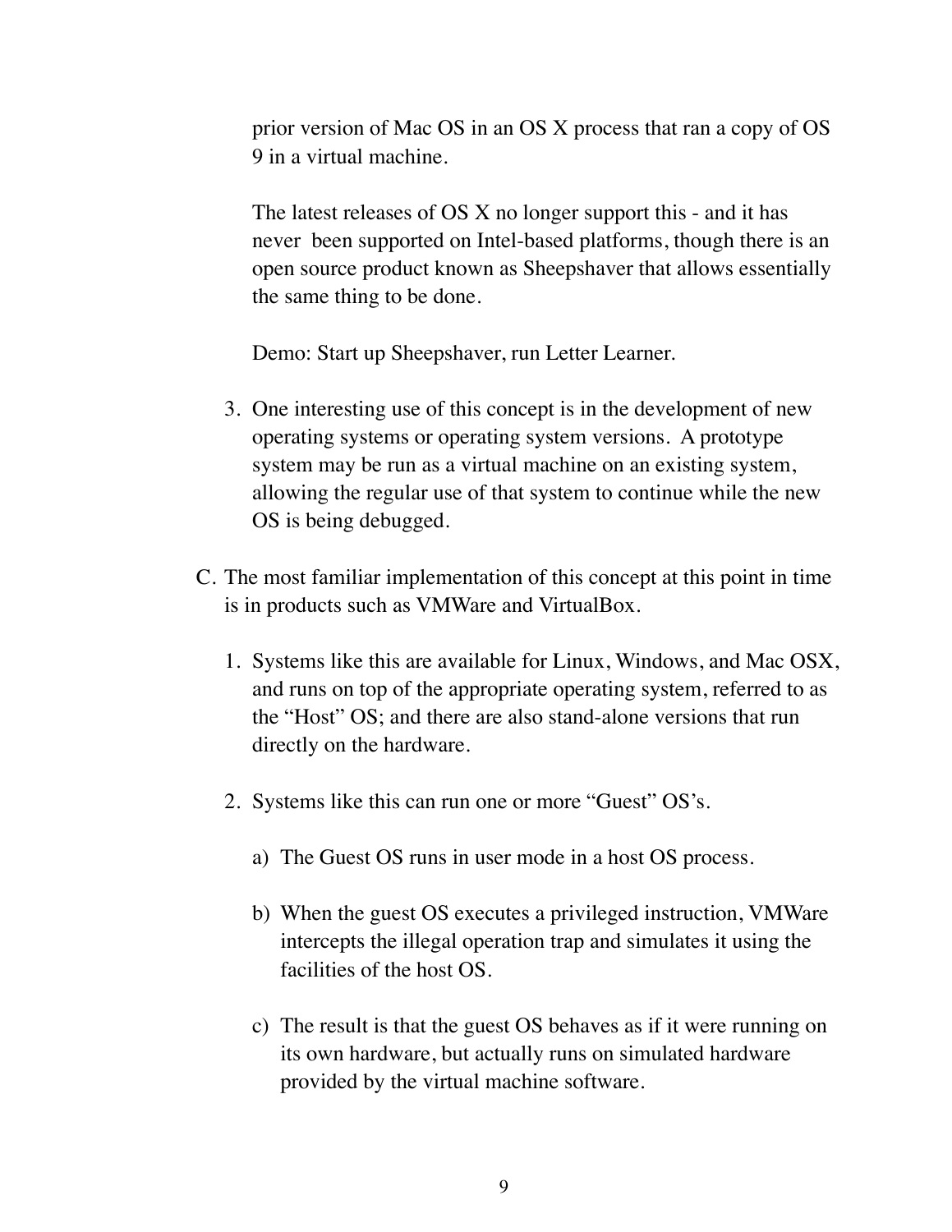- d) The guest OS, in turn, runs its own processes that execute appropriate programs.
- e) A guest OS is installed as follows:
	- (1)The virtual machine software creates a simulated disk of specified size - actually a very large file in the host OS's file system.
	- (2)The virtual machine software allows an installation copy of the guest OS (typically on a CD or DVD) to be "booted". The guest OS is then installed into the simulated disk.
	- (3)The guest OS can then be started up

DEMO - Linux running under VMWare Fusion on Mac

3. VMWare also sells a product known as ESXI that runs directly on a host machine, in effect serving as its own host OS. Any number of simulated machines can then be created, each running its own OS.

Example: The department has a single server machine running ESXI. Our file server "joshua", web server "david" and several other machines are actually simulated machines running on this single piece of hardware.

D. It is even possible to build a virtual machine that emulates DIFFERENT hardware, though this can be significantly slower.

Example: Sheepshaver, that I demonstrated earlier, runs on Intel 80x86 chips, but emulates the Power PC chip which Classic versions of Mac OS ran on. And Mac OS 9, in turn, included facilities to emulate the Motorola 68000 series chips used in earlier Macintoshes which happened to be the chip Hypercard was written for - so there were actually two layers of emulation going on in the demo!